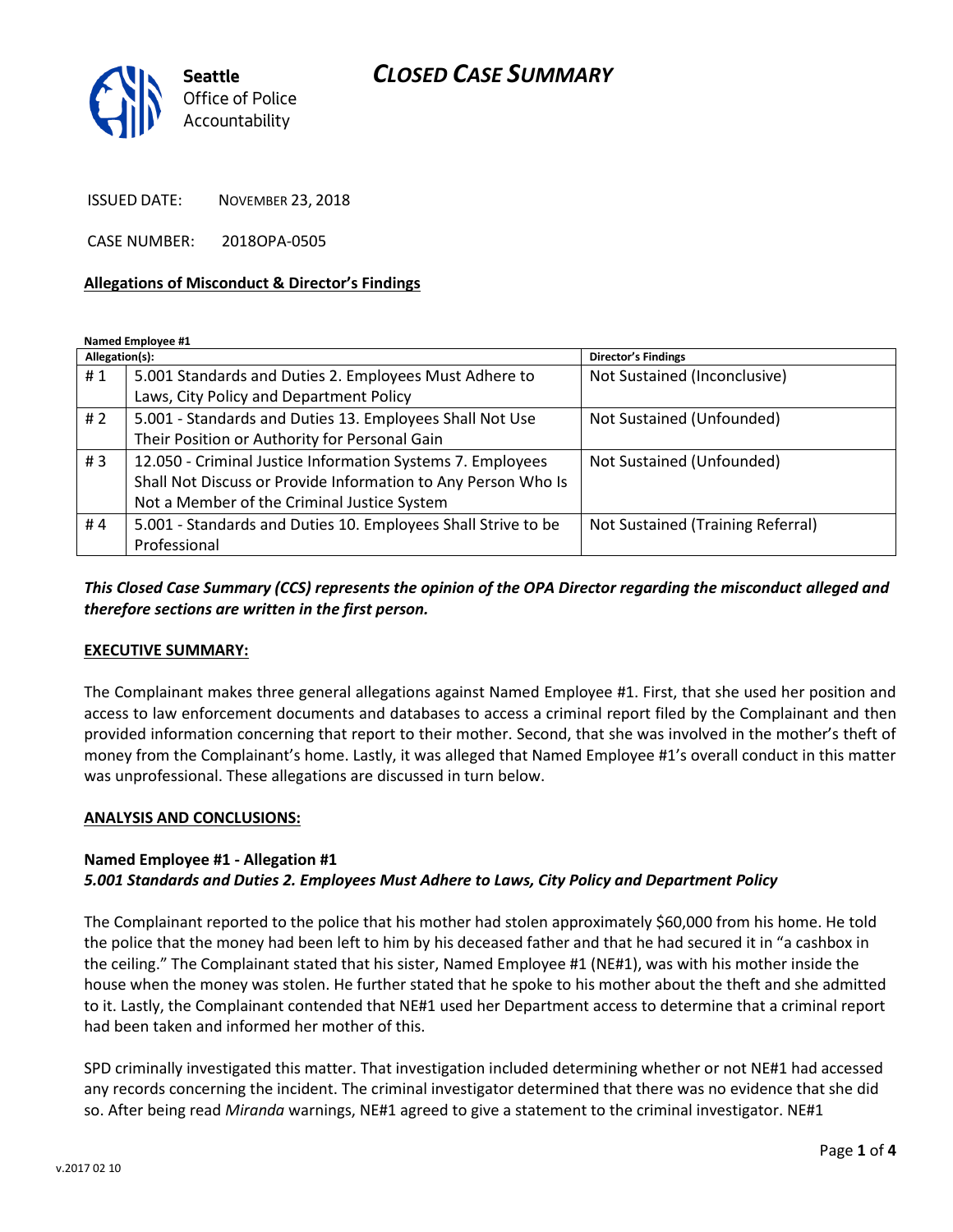

# *CLOSE CASE SUMMARY*

OPA CASE NUMBER: 2018OPA-0505

confirmed that the money had been taken by her mother, but stated that her mother believed that the money belonged to her at the time. NE#1 recounted that she was in the house with her mother at the time and that she was helping to locate other documents that were related to her deceased father's estate. Lastly, NE#1 told the criminal investigator that her mother could enter the house at any time she wanted because her mother owned it.

Criminal charges were recommended against both NE#1 and her mother. These charges were ultimately declined by the King County Prosecuting Attorney's Office. The prosecutor, who noted that NE#1's "role appears to have been her presence in the house while their mother searched and doing nothing to stop or report it," declined to prosecute to allow the parties to work out their concerns regarding whether the money at issue should have been included in the father's estate in the civil courts.

After the decline of the charges, OPA commenced its investigation. OPA interviewed NE#1. She stated that she had not been arrested or charged with any crime. She further told OPA that she did not withhold any information from law enforcement. NE#1 stated that she did not take any money from the house. When asked why she did not report or prevent her mother taking the money, she said that she did not know who the money belonged to. She thought that the money belonged to either her mother or her father, given that her mother owned the house and because, if the money was part of her father's estate, her mother was legally entitled to it. NE#1 told OPA that she was unaware of the true ownership of the home and was unfamiliar with landlord/tenant law. NE#1 stated that she did not intend to deprive her brother of money or to commit any crime. She stated that the estate is still being litigated and this issue has yet to be resolved.

SPD Policy 5.001-POL-2 requires that employees adhere to laws, City policy, and Department policy.

Based on my review of NE#1's OPA interview, she appeared to be forthcoming. She contended that she did not intend to violate the law and stated that she did not do so. While she noted that she was not arrested or formally charged, charges were, in fact, referred by the criminal investigator. It remains that she was present in the Complainant's house without permission to be there and, while inside, her mother took money that she had no apparent legal right to. By being present with her mother and by not reporting the taking of the money, NE#1 arguably aided and abetted in theft.

NE#1 was not criminally charged and I am unwilling to substitute my judgment for that of the prosecutor. Ultimately, I find that the record is insufficient to allow me to determine whether NE#1 engaged in criminal behavior during this incident. As such, I recommend that this allegation be Not Sustained – Inconclusive.

Recommended Finding: **Not Sustained (Inconclusive)**

## **Named Employee #1 - Allegation #2** *5.001 - Standards and Duties 13. Employees Shall Not Use Their Position or Authority for Personal Gain*

SPD employees are prohibited from using their position or authority for personal gain. (SPD Policy 5.001-POL-13.)

NE#1 stated that she did not access any of the files concerning the report filed by the Complainant. She acknowledged that she told her mother how to make a public records request, but she contended that this was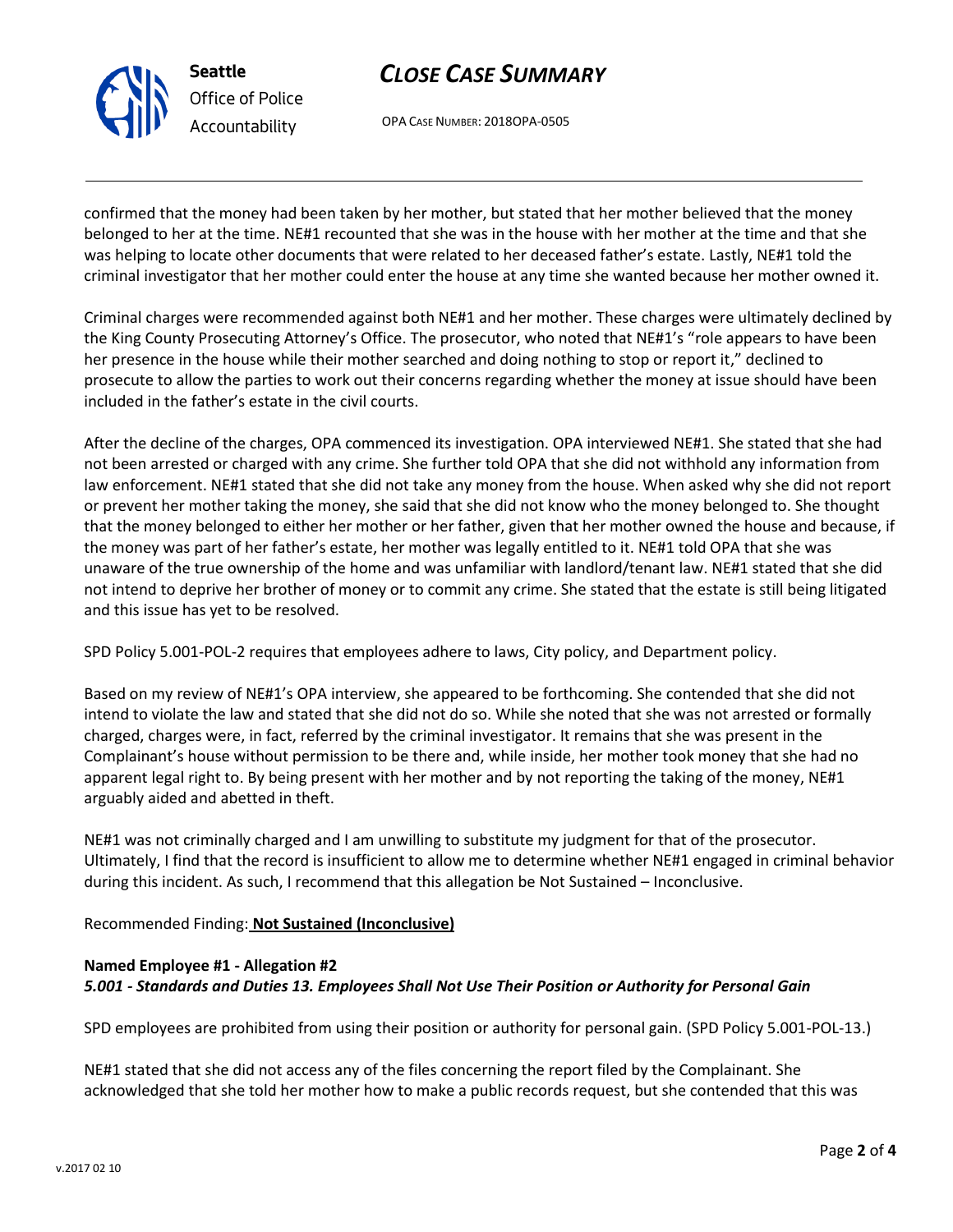

## *CLOSE CASE SUMMARY*

OPA CASE NUMBER: 2018OPA-0505

publicly available information. NE#1 further stated that she did not obtain any of the money at issue and that it was still being contested by the parties.

There is insufficient evidence to determine that NE#1 used her position for personal gain during this incident. As such, I recommend that this allegation be Not Sustained – Unfounded.

Recommended Finding: **Not Sustained (Unfounded)**

### **Named Employee #1 - Allegation #3** *12.050 - Criminal Justice Information Systems 7. Employees Shall Not Discuss or Provide Information to Any Person Who Is Not a Member of the Criminal Justice System*

SPD Policy 12.050-POL-7 states that employees shall not discuss or provide information to any person who is not a member of the criminal justice system.

The Complainant alleged that NE#1 accessed restricted criminal justice systems and then provided information contained therein to her mother. NE#1 stated that her mother was aware that a report was going to be filed because the Complainant told her that he was going to do so and that she provided no protected information to her mother.

As discussed above, the criminal investigator determined that there was no evidence that NE#1 did so. OPA's investigation yielded a similar conclusion. Even if NE#1 informed her mother of how to file a public records request to obtain the report, that was publicly available information.

Ultimately, the evidence in the record indicates that NE#1 did not violate this policy. As such, I recommend that this allegation be Not Sustained – Unfounded.

Recommended Finding: **Not Sustained (Unfounded)**

### **Named Employee #1 - Allegation #4** *5.001 - Standards and Duties 10. Employees Shall Strive to be Professional*

SPD Policy 5.001-POL-9 requires that SPD employees "strive to be professional at all times." The policy further instructs that "employees may not engage in behavior that undermines public trust in the Department, the officer, or other officers." (SPD Policy 5.001-POL-9.)

In this case, NE#1 engaged in activities, or failed to prevent or report activities, that resulted in a criminal investigator concluding that she violated the law. Even if it was not and cannot be proved that she did so, this reflected poorly on her, as a SPD employee, and on the Department as a whole. I believe that NE#1 is regretful of this situation and, given what she has already experienced and is continuing to experience with her family, I do not believe it necessary or warranted to impose a Sustained finding here. Instead, I issue the following Training Referral and counsel NE#1 to be more cognizant of the Department's expectations of her conduct in the future.